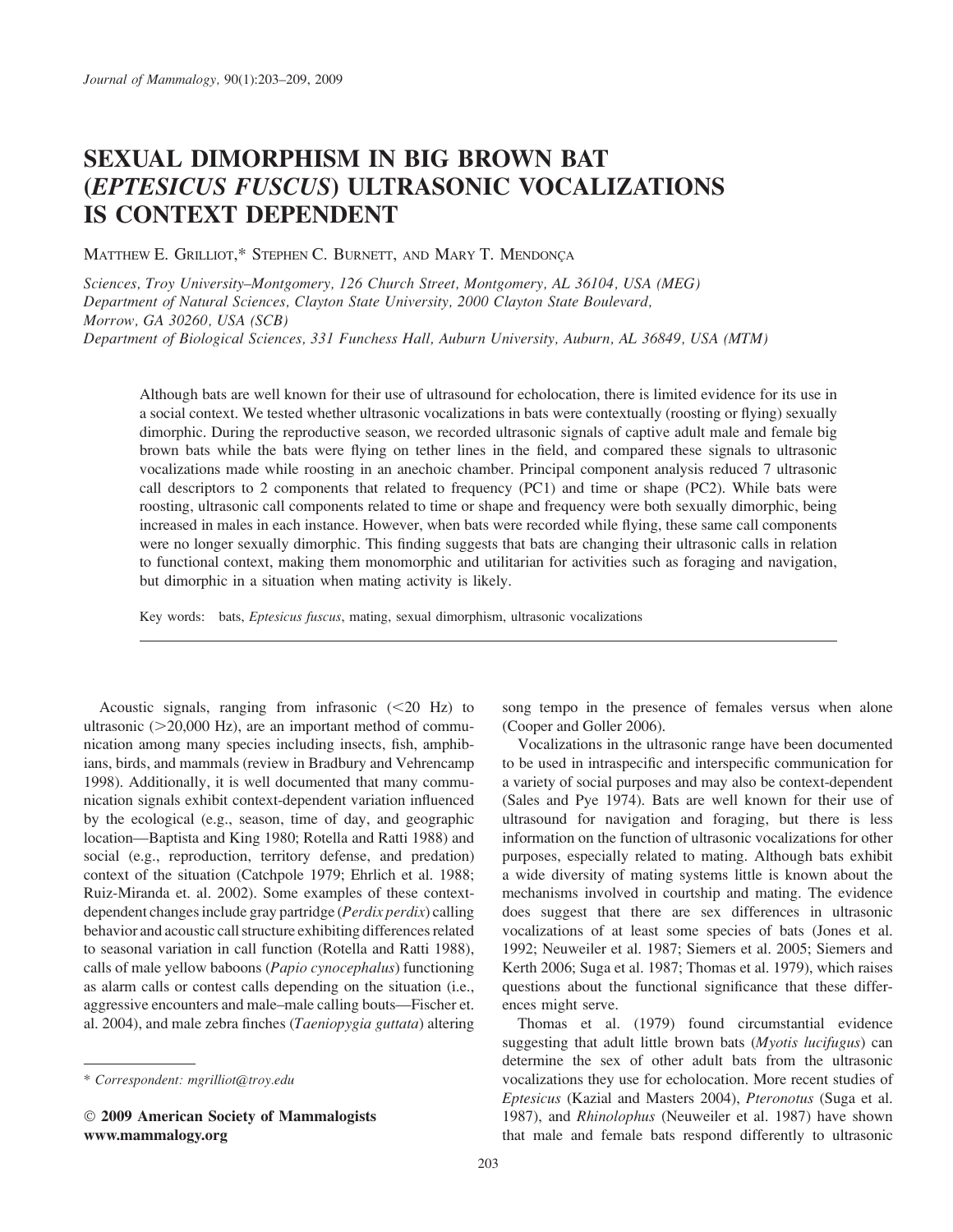TABLE 1.—The 7 components of the ultrasonic vocalizations of big brown bats (Eptesicus fuscus) used to characterize each ultrasonic signal, and included in the principal component analyses (taken directly from Burnett et al. [2001]).

| Components and definitions                                                               |  |  |
|------------------------------------------------------------------------------------------|--|--|
| 1. duration                                                                              |  |  |
| 2. h1start $=$ starting frequency of fundamental (kHz)                                   |  |  |
| 3. h1mid $=$ middle frequency of fundamental (kHz)                                       |  |  |
| 4. h1end $=$ ending frequency of fundamental ( $kHz$ )                                   |  |  |
| 5. h1maxa = frequency at maximum amplitude $(kHz)$                                       |  |  |
| 6. tcmax $=$ time to reach maximum call amplitude (ms, relative to beginning<br>of call) |  |  |
| 7. curvature (ranges between 0 and 1) = describes the shape of the call;                 |  |  |
| a measure of the drop in the call from the starting frequency compared to                |  |  |

a linear curve with the same starting and ending frequency

vocalizations used for echolocation. Additionally, there is recent evidence from work on Rhinolophus and Myotis bechsteinii that suggests echolocation calls may be a source of information for individual recognition (Siemers et al. 2005; Siemers and Kerth 2006).

During the fall and winter, big brown bats (Eptesicus fuscus, Vespertilionidae) congregate at the hibernacula and engage in mating activity. In these conditions of little to no light, it has been suggested that vocalizations would be important for sex recognition (Kazial and Masters 2004). One way to assess the functional significance of sexually dimorphic vocalizations is to measure vocalizations used in different situations. We hypothesize that the ultrasonic call components of big brown bats are sexually dimorphic in the mating season when they are being used in a social context. To test our hypothesis, we investigated if sexual dimorphism in the ultrasonic call characters of big brown bats was context dependent. We recorded the ultrasonic vocalizations of adult male and female big brown bats to test whether components of the signal would differ when bats were flying in the field (i.e., echolocating) versus when bats were roosting in a laboratory colony setting (i.e., social context).

#### MATERIALS AND METHODS

Study species.—Big brown bats were selected as the model species because they are locally abundant, thrive in captivity, and can be observed year-round. Relatively little is known about the mating system of big brown bats, but they, as well as other species of vespertilionids, have been suggested to be promiscuous and random maters, with males and females having multiple partners (Fenton 1984; Thomas et al. 1979; Wai-Ping and Fenton 1988). Big brown bats exhibit a dissociated pattern of reproduction, mating in the fall and winter months while the gonads are regressed (males) or in stasis (females—Oxberry 1979).

All bats used in this study were adult wild-caught males and females from Alabama and Georgia that had been acclimated to captivity for months previous to the experiment (see description below). All bats were individually tagged with wing bands, and implanted with passive integrated transponder tags for identification. Bats were maintained on a diet of mealworms and water ad libitum, supplemented with vitamins and minerals. Methods used in this study met guidelines approved by the American Society of Mammalogists (Gannon et al. 2007). All protocols were approved under Auburn University Institutional Animal Care and Use Committee #2005-0827.

Bats were collectively housed in environmentally controlled chambers  $(2.1 \times 4.0 \times 2.1 \text{ m}$ ; EJS Limited, Inc., Stafford, Texas), and allowed to interact at will during the mating season. The environmental chambers allowed researchers to alter temperature and photoperiod in order to induce desired behaviors or conditions. During spring and summer months, chambers were kept at  $23^{\circ}$ C with natural photoperiod. In November, bats were exposed to periods (e.g., 4 days) of low temperature  $(5^{\circ}C)$  to induce hibernation, followed by 4- to 7day periods of  $23^{\circ}$ C. The alternating temperature pattern ends in early spring (March–April). This temperature regime has been documented to stimulate a high degree of mating behavior and mimics the natural seasonal variation during these months in Alabama (Mendonça et al. 1996; Mendonça and Hopkins 1997).

Recordings.—Each bat was recorded individually in an experimental anechoic chamber and while flying outside on a tether line. Ultrasonic calls were detected with a U30 bat detector (sensitivity typically 10 dB sound presseure level [SPL] at 50 kHz;  $>20$  dB SPL at 20–120 kHz; Ultra Sound Advice, Inc., London, United Kingdom). A custom-built  $6 \times$  amplifier (designed by W. M. Masters, The Ohio State University, Columbus, Ohio) was used to amplify output of the microphone. We used CBDisk (Engineering Design, Belmont, Massachusetts) to acquire high-frequency signals direct-to-disk at sample rates up to 330 kHz. We used a Toshiba laptop with a Pentium III processor, 128 MB of RAM, and a 6.4 GB hard disk (Toshiba Corporation, Tokyo, Japan). The recordings consisted of a single file that contained many different calls. The calls were extracted from the large files so they could be analyzed individually (Burnett and Masters 2001). The individually extracted calls were analyzed with a custom program written in Matlab (version 6.5; Mathworks, Inc., Natick, Massachusetts) that automatically measures the value of different variables that are used to describe the calls (e.g., duration, starting frequency, etc.; a complete description is provided by Burnett and Masters [2001]). After individual calls were extracted and analyzed by the Matlab program, we picked 7 variables (Table 1; Fig. 1) that are direct descriptors of the call and have been used to discriminate individual bats (Burnett et al. 2001). The requirements for choosing calls were as follows: signals must be loud enough to start computer acquisition, signals must be of sufficient length  $(0.2 \text{ ms})$  to be useful, and signals must contain enough information to determine the value for the 7 descriptors (a complete description is provided by Burnett et al. [2001]).

Experiment 1: ultrasonic signals used when roosting in an anechoic chamber.—We recorded individual adult male and female bats in the 2003 ( $n = 8$ , 8, respectively) and 2004  $(n = 12, 14,$  respectively) reproductive seasons (January– March). There were no significant differences in calls between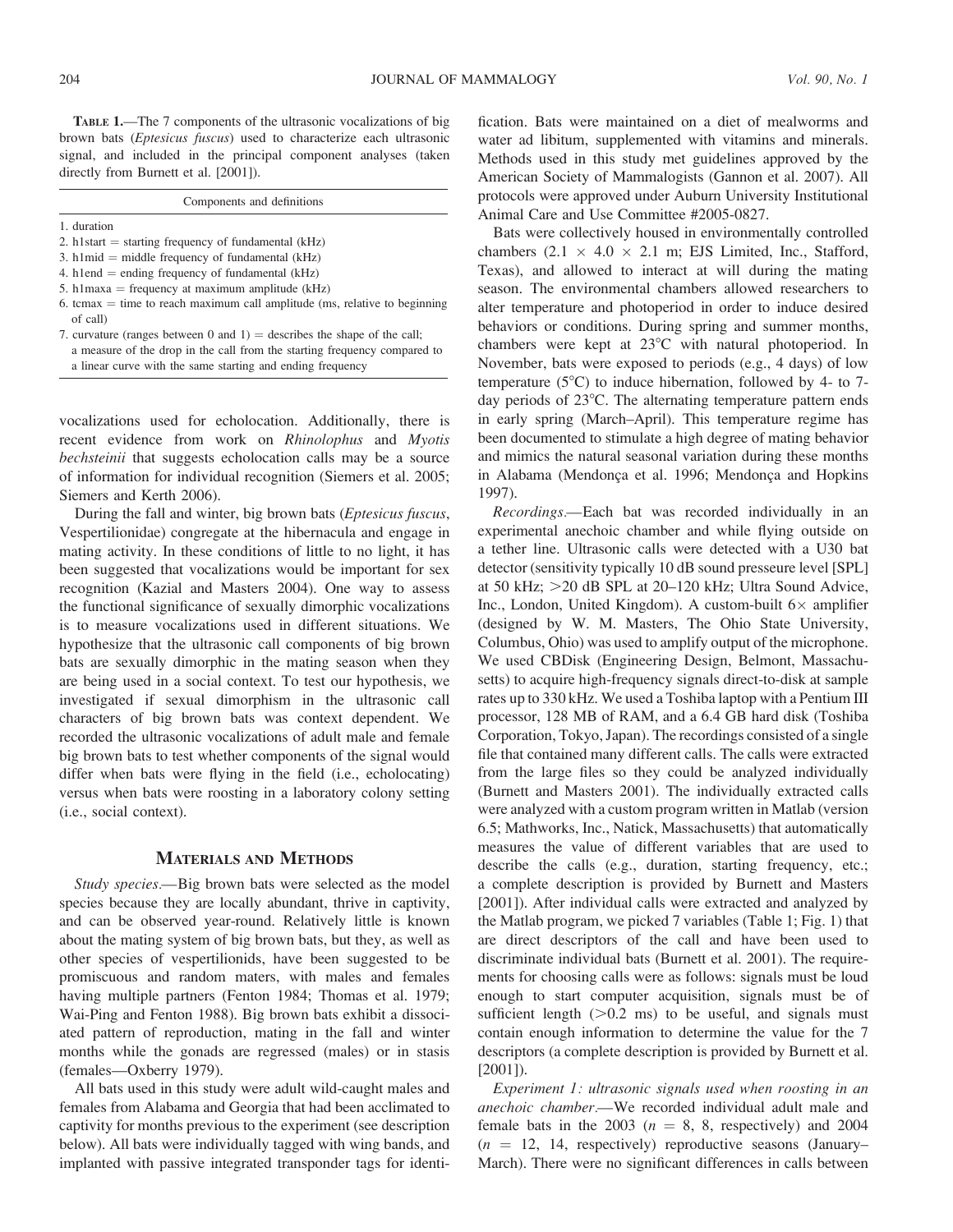

FIG. 1.—Sonogram of a typical ultrasonic call of a big brown bat (Eptesicus fuscus) roosting in an anechoic chamber. Three of the 7 call descriptors are labeled for descriptive purposes (see Table 1 for description of h1maxa, tcmax, and curvature).

years (see below); therefore, data were combined for analysis. To obtain accurate ultrasonic signals under controlled conditions, bats were recorded while in an experimental anechoic room  $(2.1 \times 2.1 \times 2.1 \text{ m})$ . The experimental room was lined on the walls and ceiling with 12.7-cm-thick mattress foam, and covered with 5.1-cm-thick corrugated mattress padding. The floor was covered with 5.1-cm-thick corrugated mattress padding. Bats were placed individually in the experimental room, and we recorded the ultrasonic vocalizations that each individual made during the experimental period. Bats were recorded before peak feeding times because prior feeding tends to decrease activity level and calls (Boughman and Wilkinson 1998). Bats were introduced to the experimental room and given a brief period of time  $(\sim 10 \text{ min})$  to acclimate. When a bat began emitting ultrasonic vocalizations from a stationary position, we oriented the microphone to face the bat. We recorded at least 5 files, 8 s in duration, from each bat (therefore, each bat was recorded for at least 40 s) to attain at least 150 calls for each bat. Data from these calls were averaged, and mean values were used in the statistical analyses.

Experiment 2: ultrasonic signals used when flying.—In the 2004 reproductive season (January–March), we recorded a different set of big brown bats (16 adult males and 16 adult females) while flying singly on a tether line in the field (Szewczak 2000). The field was located on the Auburn University campus next to the bat-housing facility. The bathousing facility is located in an open field  $(100 \times 200 \text{ m})$  with a woodline running along the southern and western borders. The tether line system provided the opportunity to acquire seminatural field recordings of the bats' ultrasonic vocalizations while flying. Recordings took place just after sunset when bats would typically be leaving the roost to forage. The tether line consisted of a 25-m run line with a 10-m zip line (Fig. 2). The 25-m run line was placed running north to south (30 m from the bat-housing facility and 45 m from the southern woodline) because preliminary trials showed that bats consistently flew in this direction. Therefore, we placed the microphone and recording apparatus at the southern end of the 25-m run line to record the echolocation signals emitted by the subject. A collar was placed around the bat's neck and then



FIG. 2.—Tether line system for recording bats flying in the field.

attached to the 10-m zip line. All bats were released from the same point and facing the direction of the recording microphone. Bats were hand released and recorded while flying alone. We recorded at least 5 files, 15 s in duration, from each bat (therefore, each bat was recorded for at least 75 s) to attain at least 150 calls for each bat. Data from these calls were averaged, and mean values were used in the statistical analyses.

Data analysis.—We measured 7 call descriptors (Table 1) that have been used to discriminate individual bats (Burnett et al. 2001). Then, we performed a principal component analysis on the mean call values (i.e., calls from an individual bat were averaged) from all the bats used in the study (i.e., anechoic chamber and flying recordings:  $n = 36$  from males,  $n = 38$  from females) because it was likely that certain call characteristics were correlated, and because this analysis allowed us to reduce the number of call variables into a more manageable number. We used the 75% variance rule as our extraction criteria for the number of components that would be retained in the principal component analysis. Bat calls recorded in the anechoic chamber were collected in 2 years; therefore, we tested if call components obtained in 2003 and 2004 differed. We used separate analyses of variance (ANOVAs) on the components of the principal component analysis to test for variation in the ultrasonic vocalizations associated with sex and situation. Separate ANOVAs were justified because principal component analysis axes are independent (Johnson and Wichern 1988). We conducted statistical analyses using StatView for Windows (version 5.0.1; SAS Institute Inc., Cary, North Carolina).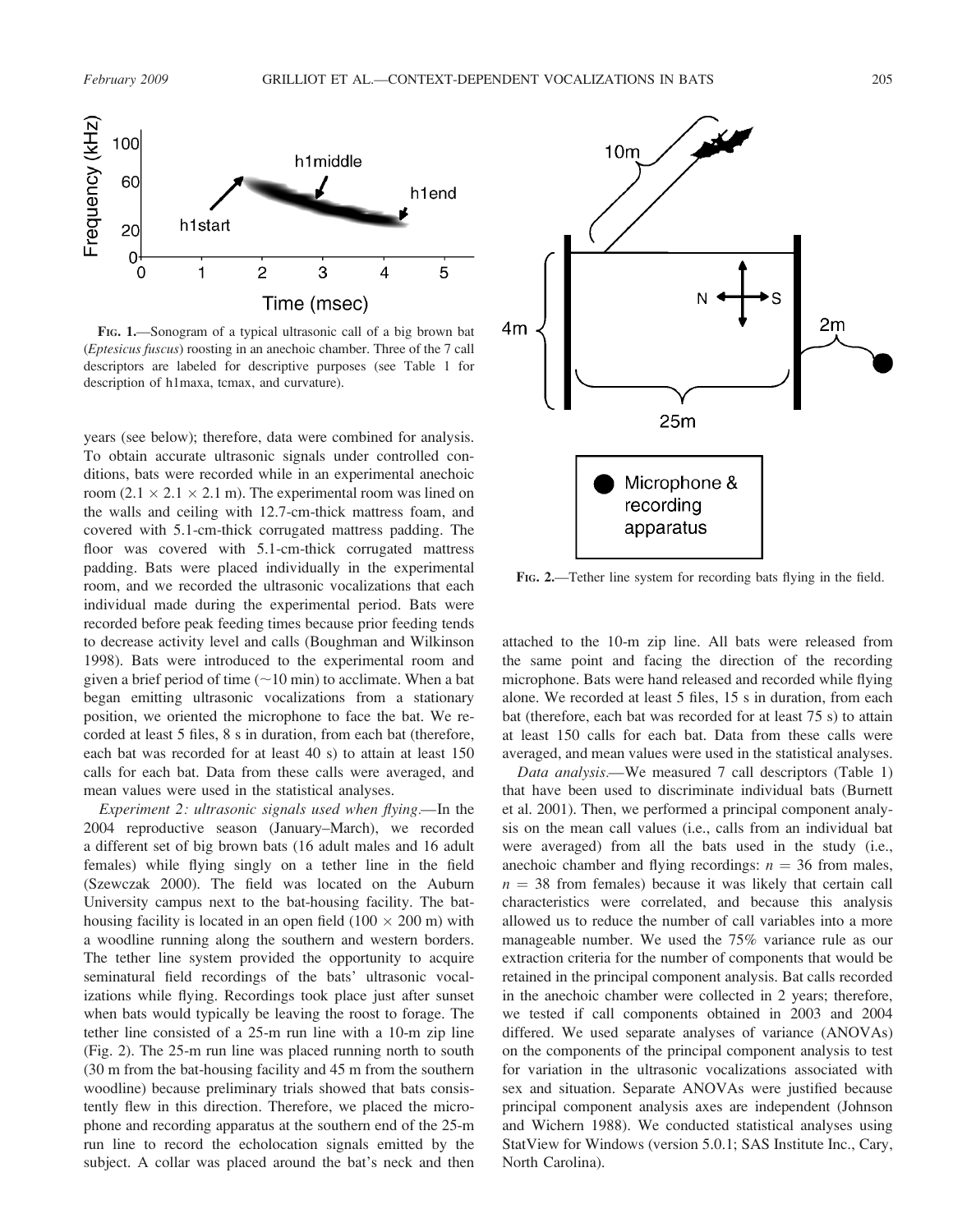TABLE 2.—Factor loadings for the 1st and 2nd principal components (PC1 and PC2, respectively) of a principal component analysis on 7 call variables of the combined male and female big brown bats (Eptesicus fuscus) used in the study (i.e., all calls recorded in the anechoic chamber and while flying in 2003 and 2004,  $n = 74$ ). Variables are defined in Table 1.

| Call variable | PC1      | PC <sub>2</sub> |
|---------------|----------|-----------------|
| duration      | 0.001    | 0.948           |
| h1start       | 0.713    | 0.249           |
| h1mid         | 0.982    | $-0.190$        |
| hlend         | 0.788    | $-0.120$        |
| h1maxa        | 0.937    | $-0.196$        |
| tcmaxa        | 0.049    | 0.843           |
| curvature     | $-0.355$ | 0.795           |

## **RESULTS**

The ultrasonic vocalizations of 36 individual adult male and 38 individual adult female big brown bats (i.e., the combined bats from the 2 situations, anechoic chamber and flying) were reduced to 2 principal components (PCs) that explained 77% of the variation (eigenvalues 0.46 and 0.31, respectively) among the 7 call variables (Table 2). The 1st principal component (PC1) correlated with characteristics of the call related to frequency, having strong loadings for starting, middle, and end frequency of the fundamental, and frequency at maximum amplitude (loadings: 0.71, 0.98, 0.79, and 0.94, respectively). The 2nd principal component (PC2) correlated with characteristics of the call related to time and shape, having strong loadings for duration, time to reach maximum call amplitude, and curvature (loadings: 0.95, 0.84, and 0.80, respectively).

Bat calls recorded in the anechoic chamber were collected during 2 mating seasons (bats were kept in the same reproductively stimulatory conditions for both years); therefore, we tested if there was a difference between PC1 and PC2 obtained in 2003 and 2004. For males and females, there was no significant difference between the years for any of the call components in the mating seasons (PC1:  $F = 0.55$ ,  $df = 1$ , 40,  $P = 0.46$ ; PC2:  $F = 0.88$ ,  $df = 40$ ,  $P = 0.35$ ). Thus, we combined data between years for further analysis of these variables.

We tested whether there was sexual dimorphism between PC1 and PC2 call components during the reproductive season in the contexts of roosting (i.e., in an anechoic chamber) versus flying (i.e., on a tether line in the field). We found that PC1 (i.e., variables correlated with frequency) was significantly greater for calls of males than those of females ( $F = 3.91$ ,  $df =$ 1, 40,  $P = 0.05$ ; Fig. 3A) when bats were recorded in the anechoic chamber, but not when flying on the outside tether line  $(F = 2.76, df = 30, P = 0.11; Fig. 3B)$ . Additionally, PC2 (variables correlated with time or shape components) also was significantly greater for calls of males when bats were recorded in the anechoic chamber ( $F = 7.76$ ,  $d.f. = 1, 40$ ,  $P = 0.01$ ; Fig. 4A), but not when they were flying  $(F = 0.01, d.f. = 1, 30,$  $P = 0.94$ ; Fig. 4B).

### **DISCUSSION**

Our study suggests that ultrasonic vocalizations of big brown bats within the mating season can be sexually dimorphic depending on the context in which they are produced. When bats kept in reproductively stimulatory conditions were roosting in the anechoic chamber and ultrasonic vocalizations could potentially be used in a social signaling context, we found that there was sexual dimorphism in call variables associated with frequency (PC1) and time and shape (PC2) components (Figs. 3A and 4A). Conversely, when bats held under the same reproductively stimulating conditions flew on the tether line, presumably using their ultrasonic vocalizations for navigation purposes, we found no significant sexual dimorphism between these same call components (Figs. 3B and 4B).

Several lines of evidence support the hypothesis that bats may be modulating their ultrasonic vocalizations for a reproductive or social context. For instance, a recent study in our laboratory documented that when bats were recorded in the same roosting context as described above during the nonmating season, the frequency and time or shape call parameters were not dimorphic. When the same bats were rerecorded during the mating season, males had significantly greater values for frequency and time or shape components of their vocalizations



FIG. 3.—Comparison of mean ultrasonic frequency components (PC1) for male versus female big brown bats (Eptesicus fuscus) a) when the signals were used while roosting versus b) when signals were used for navigation. Error bars represent the standard error.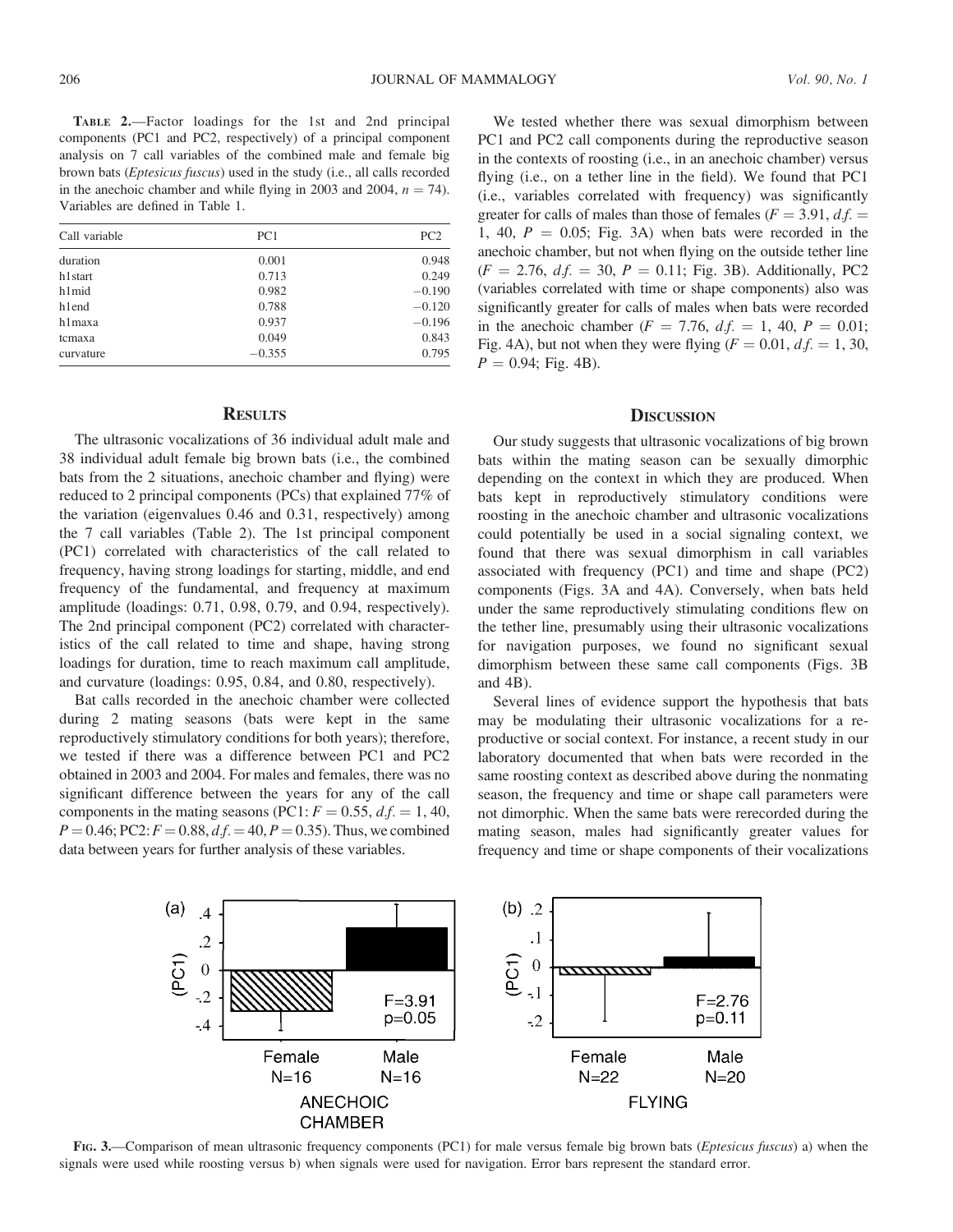

FIG. 4.—Comparison of mean ultrasonic time components (PC2) for male versus female big brown bats (Eptesicus fuscus) a) when signals were used in a social context compared to b) when signals were used for navigation. Error bars represent the standard error.

than females (Grilliot 2007). The appearance of the dimorphism only within the mating season suggests it has a reproductive role. Seasonal variation in vocal behavior is known to play a role in mating behaviors in a variety of taxa (Bosch et al. 2002; Catchpole 1982). In the non-mating season, female big brown bats form maternity colonies, whereas males form separate colonies, so interaction between males and females is limited. In the mating season, male and female big brown bats congregate at the hibernacula to engage in reproductive behaviors and to hibernate. If ultrasonic vocalizations are useful in a social context, then sexual dimorphism in vocalizations should be important at this time of year.

Additionally, in the roosting situation, the fact that calls of males showed significantly greater values than calls of females for PC2, the component associated with time or shape, suggests that the signals are not being used for echolocation. Bat species that process echoes in the time domain (i.e., frequencymodulated, low-duty-cycle species) must limit the duration of their echolocation signal to prevent overlap of the emitted pulse and returning echo. For these bats (big brown bats included), overlap of the emitted pulse with the returning echo must be avoided because of neural mechanisms used for interpretation of the echoes (Jones 1999). We suggest that the signal used in the roosting situation is being used for social purposes, and this would eliminate the need to interpret the returning echo. Thus, when bats are flying, and males and females presumably are using their signal for similar purposes (i.e., navigation), there is no apparent difference in ultrasonic components related to time or shape (PC2). However, when bats are roosting, we found that ultrasonic components related to time or shape differed significantly between sexes, and that females decreased time or shape components more than males. Although the components were shorter for both sexes when the bats were roosting than when the bats were flying, the signal produced by males was still longer and possibly more expensive than that of females. Therefore, these differences in call components might not only identify the sender as male, but have the potential to provide information on the condition or reproductive status of the male.

Because males do not decrease variables associated with time or shape and frequency to the same extent as females

when roosting, males may be incurring an energetic cost. For example, cost of producing echolocation calls can be 9.5 times the resting metabolic rate (Speakman et al. 1989). In addition, for some taxa (particularly birds and amphibians), increasing duration, frequency, call rate, or a combination of these proportionally increases energy expenditure (Andersson 1989; Eberhardt 1994; Ryan 1988; Taigen and Wells 1985). During winter hibernation (i.e., mating season), one would expect bats to conserve energy as much as possible. Therefore, when ultrasonic signals are being used for navigation and foraging, the signals are nondimorphic and utilitarian. When ultrasonic vocalization is being used in a social context, it may be that producing more energetically expensive signals suggests to a potential female that a male is of high quality and may be a suitable mate.

Our study provides support for the possibility that ultrasonic vocalizations commonly regarded to function in navigation and foraging also may play a role in social communication. There is considerable variation in the sonic and ultrasonic vocalizations both within and between species, and signals that are acoustically variable have the potential to communicate a great deal of information concerning the sender and the situation (Fenton 1985). Furthermore, the noticeable differences in call structure between species suggests that bats might recognize when conspecifics are present (Fenton 1985) and studies indicate that the ultrasonic vocalizations emitted by one bat could be heard by other individuals at moderate distances (5–15 m) as in a roost situation (Barclay 1982; Obrist 1995). Additionally, Kazial and Masters (2004) found that female big brown bats could differentiate between the echolocation signals of male and female bats, although they did not observe a sexual dimorphism in call characteristics (in that study, animals were not housed communally nor under reproductively stimulatory conditions). If a variety of information is carried in the ultrasonic vocalizations of bats, then the signals could function in a social context.

Our results indicate that there is contextual variation in the ultrasonic vocalizations of male and female big brown bats in a manner that suggests that this variation is used to signal the sex of the bat and, potentially, some aspect of male condition or quality. Indeed, further experiments using playbacks confirm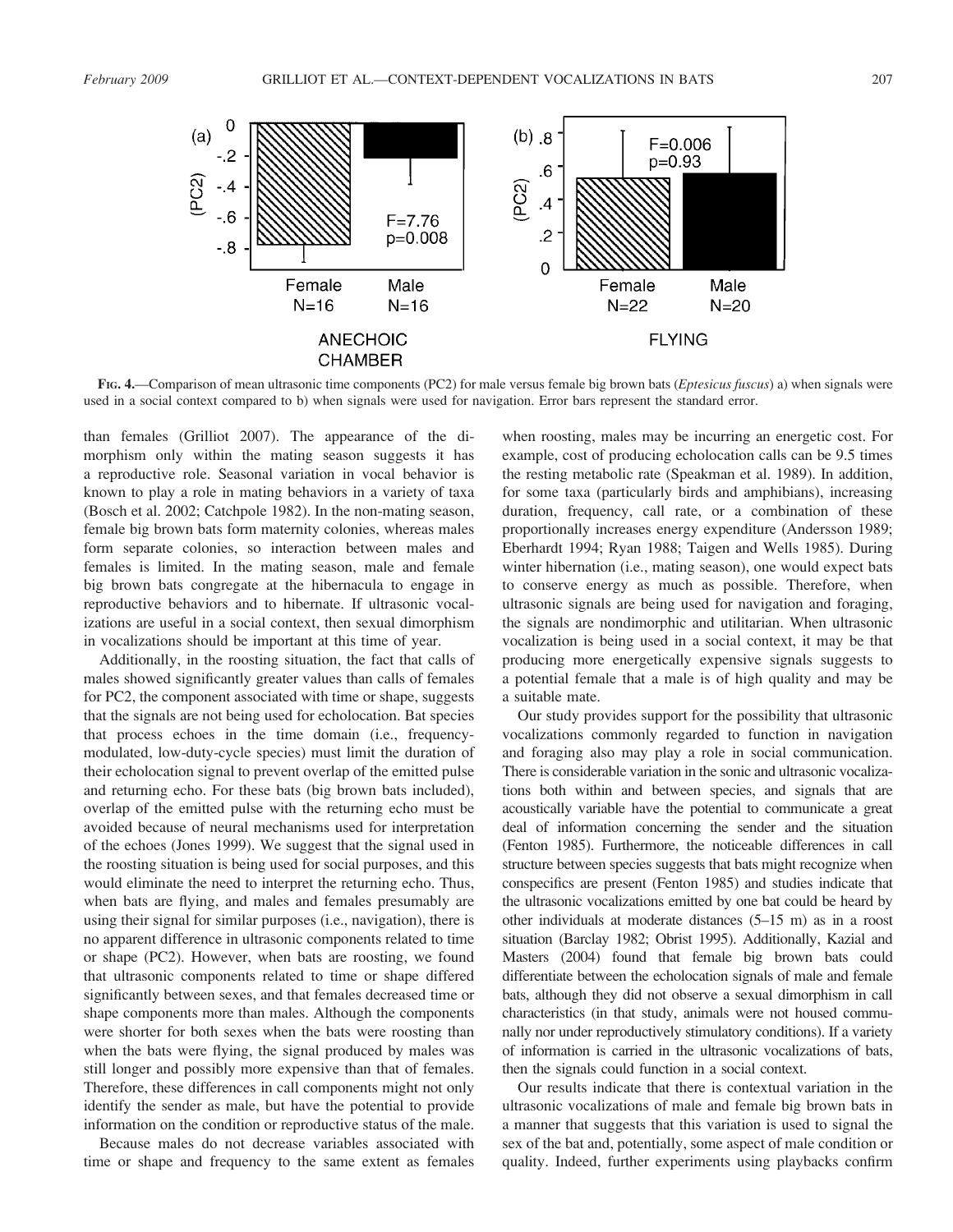differential response between sexes to specific components of the ultrasonic vocalization (Grilliot 2007). The evidence from our study suggests that there are acoustic differences between the vocalizations of male and female big brown bats, but much work remains to be done in regards to the function of highfrequency vocalizations in situations other than for navigation and foraging.

#### **ACKNOWLEDGMENTS**

We thank the Mendonça laboratory for helpful comments and assistance throughout this research. G. E. Hill provided helpful comments on the manuscript. In addition, we thank many undergraduates for husbandry, collection of bats, and bat observations. We appreciate the assistance of D. M. Shannon, A. L. Grilliot, and M. A. Grilliot. This research was supported by National Institute of Mental Health grant (55335-03) to MTM.

#### LITERATURE CITED

- ANDERSSON, S. 1989. Costs of sexual advertising in the lekking Jackson's widowbird. Condor 96:1–10.
- BAPTISTA, L. F., AND J. R. KING. 1980. Geographical variation in song and song dialects of montane white-crowned sparrows. Condor 82:267–284.
- BARCLAY, R. M. R. 1982. Interindividual use of echolocation calls: eavesdropping by bats. Behavioral Ecology and Sociobiology 10:271–275.
- BOSCH, J., A. S. RAND, AND M. J. RYAN. 2002. Response to variation in chuck frequency by male and female tungara frogs. Herpetologica 58:95–103.
- BOUGHMAN, J. W., AND G. S. WILKINSON. 1998. Greater spear-nosed bats discriminate group mates by vocalizations. Animal Behaviour 55:1717–1732.
- BRADBURY, J. W., AND S. L. VEHRENCAMP. 1998. Principles of animal communication. Sinauer Associates, Inc., Publishers, Sunderland, **Massachusetts**
- BURNETT, S. C., K. A. KAZIAL, AND W. M. MASTERS. 2001. Discriminating individual big brown bat (Eptesicus fuscus) sonar vocalizations in different recording situations. Bioacoustics 11:189–210.
- BURNETT, S. C., AND W. M. MASTERS. 2001. A laptop computer system for recording and analyzing bat echolocation calls. Bat Research News 42:3–5.
- CATCHPOLE, C. K. 1979. Vocal communication in birds. Edward Arnold Publishers, London, United Kingdom.
- CATCHPOLE, C. K. 1982. The evolution of bird sounds in relation to mating and spacing behavior. Pp. 297–319 in Acoustic communication in birds (D. E. Kroodsma, E. H. Miller, and H. Ouellet, eds.). Academic Press, New York.
- COOPER, B. G., AND F. GOLLER. 2006. Physiological insights into the social-context–dependent changes in the rhythm of the song motor program. Journal of Neurophysiology 95:3798– 3809.
- EBERHARDT, L. S. 1994. Oxygen consumption during singing by male Carolina wrens (Thryothorus carolinensis). Auk 111: 124–130.
- EHRLICH, P. R., D. S. DOBKIN, AND D. WHEYE. 1988. The birder's handbook. Simon & Schuster/Fireside Books, New York.
- FENTON, M. B. 1984. Echolocation: implications for ecology and evolution of bats. Quarterly Review of Biology 59:33–53.
- FENTON, M. B. 1985. Communication in the Chiroptera. Indiana University Press, Bloomington.
- FISCHER, J., D. M. KITCHEN, R. M. SEYFARTH, AND D. L. CHENEY. 2004. Baboon loud calls advertise male quality: acoustic features and their relation to rank, age, and exhaustion. Behavioral Ecology and Sociobiology 56:140–148.
- GANNON, W. L., R. S. SIKES, AND THE ANIMAL CARE AND USE COMMITTEE OF THE AMERICAN SOCIETY OF MAMMALOGISTS. 2007. Guidelines of the American Society of Mammalogists for the use of wild mammals in research. Journal of Mammalogy 88: 809–823.
- GRILLIOT, M. E. 2007. The use of ultrasound for communication by the big brown bat (Eptesicus fuscus). Ph.D. dissertation, Auburn University, Auburn, Alabama.
- JOHNSON, R. A., AND D. W. WICHERN. 1988. Applied multivariate statistical analysis. 2nd ed. Prentice Hall, Englewood Cliffs, New Jersey.
- JONES, G. 1999. Scaling of echolocation call parameters in bats. Journal of Experimental Biology 202:3359–3360.
- JONES, G., T. GORDON, AND J. NIGHTINGALE. 1992. Sex and age differences in the echolocation calls of the lesser horseshoe bat, Rhinolophus hipposideros. Mammalia 56:189–193.
- KAZIAL, K. A., AND W. M. MASTERS. 2004. Female big brown bats, Eptesicus fuscus, recognize sex from a caller's echolocation signals. Animal Behavior 67:855–863.
- MENDONÇA, M. T., S. D. CHERNETSKY, K. E. NESTER, AND G. L. GARDNER. 1996. Effects of sex steroids on sexual behavior in the big brown bat, Eptesicus fuscus. Hormonal Behavior 30: 153–161.
- MENDONÇA, M. T., AND W. A. HOPKINS. 1997. Effects of arousal from hibernation and plasma androgen levels on mating behavior in the male big brown bat, Eptesicus fuscus. Physiological Zoology 70:556–562.
- NEUWEILER, G., W. METZNER, R. HEILMAN, R. RUBSAMEN, M. ECKRICH, AND H. H. COSTA. 1987. Foraging behaviour and echolocation in the rufous horseshoe bat (Rhinolophus rouxi) of Sri Lanka. Behavioral Ecology and Sociobiology 20:53–67.
- OBRIST, M. 1995. Flexible bat echolocation: the influence of individual, habitat, and conspecifics on sonar signal design. Behavioral Ecology and Sociobiology 36:207–219.
- OXBERRY, B. A. 1979. Female reproductive pattern in hibernating bats. Journal of Reproduction and Fertility 56:359–367.
- ROTELLA, J. S., AND J. T. RATTI. 1988. Seasonal variation in gray partridge vocal behavior. Condor 90:304–310.
- RUIZ-MIRANDA, C. R., C. A. ARCHER, AND D. G. KLEIMAN. 2002. Acoustic differences between spontaneous and induced long calls of golden lion tamarins, Leontopithecus rosalia. Folia Primatologica 73:124–131.
- RYAN, M. J. 1988. Energy, calling, and selection. American Zoologist 28:885–898.
- SALES, G., AND D. PYE. 1974. Ultrasonic communication by animals. Chapman and Hall, London, United Kingdom.
- SIEMERS, B. M., K. BEEDHOLM, C. DIETZ, I. DIETZ, AND T. IVANOVA. 2005. Is species identity, sex, age, or individual quality conveyed by echolocation call frequency in European horseshoe bats? Acta Chiropterologica 7:259–274.
- SIEMERS, B. M., AND G. KERTH. 2006. Do echolocation calls of wild colony-living Bechstein's bats (Myotis bechsteinii) provide individual-specific signatures? Behavioral Ecology and Sociobiology 59:443–454.
- SPEAKMAN, J. R., M. E. ANDERSON, AND P. A. RACEY. 1989. The energy cost of echolocation in pipistrelle bats (Pipistrellus pipistrellus). Journal of Comparative Physiology, A. Sensory, Neural, and Behavioral Physiology 165:679–685.